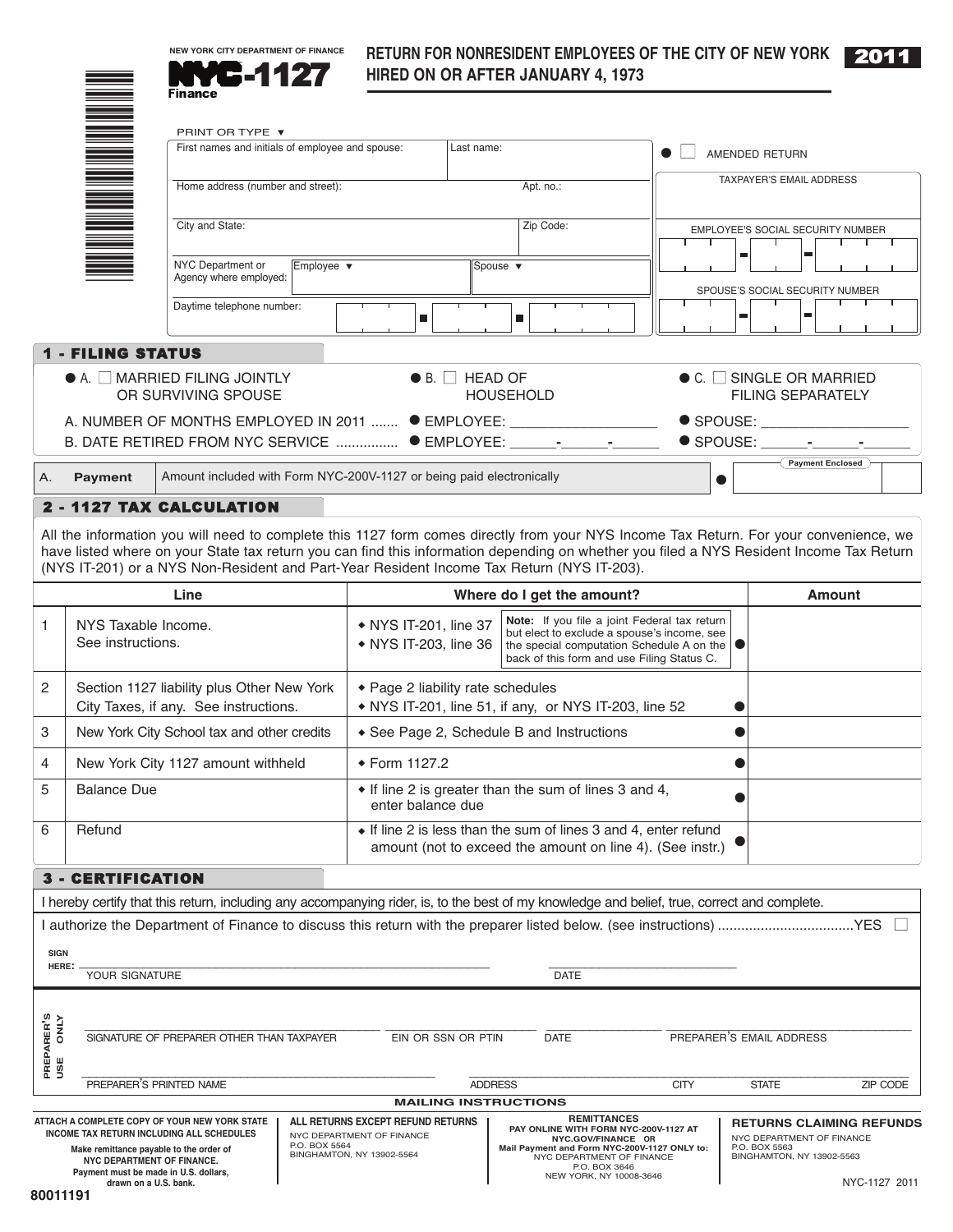|                                                                                             | Schedule for Married Filing Jointly for State Purposes and Separately for 1127 Purposes (Spouse is not a NYC mayoral agency employee)<br><b>SCHEDULE A</b>                                                          |                                                                                                                                                                                                                                                                                                                                                                                                                                                                                                     |               |  |  |  |
|---------------------------------------------------------------------------------------------|---------------------------------------------------------------------------------------------------------------------------------------------------------------------------------------------------------------------|-----------------------------------------------------------------------------------------------------------------------------------------------------------------------------------------------------------------------------------------------------------------------------------------------------------------------------------------------------------------------------------------------------------------------------------------------------------------------------------------------------|---------------|--|--|--|
| Line                                                                                        |                                                                                                                                                                                                                     |                                                                                                                                                                                                                                                                                                                                                                                                                                                                                                     | <b>Amount</b> |  |  |  |
| NYS Adjusted Gross Income<br>1                                                              |                                                                                                                                                                                                                     | • NYS IT-201, line 33; NYS IT-203, line 32.                                                                                                                                                                                                                                                                                                                                                                                                                                                         |               |  |  |  |
| 2<br>Non NYC Employee Income                                                                |                                                                                                                                                                                                                     | Enter all income, additions and subtractions attributable to the non NYC employee                                                                                                                                                                                                                                                                                                                                                                                                                   |               |  |  |  |
| 3                                                                                           | Net NYS Gross Income                                                                                                                                                                                                | • Line 1 less Line 2                                                                                                                                                                                                                                                                                                                                                                                                                                                                                |               |  |  |  |
| 4                                                                                           | Compute limitation percentage                                                                                                                                                                                       | Part-year employees must prorate<br>Line 3: $\frac{1}{2}$ $\frac{1}{2}$ $\frac{1}{2}$ $\frac{1}{2}$ $\frac{1}{2}$ $\frac{1}{2}$ $\frac{1}{2}$ $\frac{1}{2}$ $\frac{1}{2}$ $\frac{1}{2}$ $\frac{1}{2}$ $\frac{1}{2}$ $\frac{1}{2}$ $\frac{1}{2}$ $\frac{1}{2}$ $\frac{1}{2}$ $\frac{1}{2}$ $\frac{1}{2}$ $\frac{1}{2}$ $\frac{1}{2}$ $\frac{1}{2}$ $\frac$<br>standard deduction and dependent<br>$\frac{1}{2}$<br>exemption amounts based on num-<br>Line $1:$ \$<br>ber of months employed by NYC. |               |  |  |  |
| 5<br>Standard Deduction: \$7,500.<br>Check only one box:<br><b>OR</b><br>(See instructions) |                                                                                                                                                                                                                     | Itemized deduction - $\frac{1}{4}$<br>(See instructions) $\frac{1}{4}$<br>amount from IT 201, line 34<br>$\frac{1}{4}$<br>amount from IT 203. line 33                                                                                                                                                                                                                                                                                                                                               |               |  |  |  |
| 6                                                                                           | New York Dependent Exemption from<br>NYS return. No exemption is allowed<br>for employee or spouse. (If married<br>filing separately for Section 1127<br>purposes, apply the limitation<br>percentage from line 4). |                                                                                                                                                                                                                                                                                                                                                                                                                                                                                                     |               |  |  |  |
| 7.                                                                                          | <b>Total Deductions and Exemptions</b>                                                                                                                                                                              | $\bullet$ Line 5 + line 6                                                                                                                                                                                                                                                                                                                                                                                                                                                                           |               |  |  |  |
| 8.                                                                                          | <b>Allocated New York State</b><br>Taxable Income                                                                                                                                                                   | * Line 3 less line 7. Enter on Page 1, line 1.                                                                                                                                                                                                                                                                                                                                                                                                                                                      |               |  |  |  |
| Nonrefundable credits<br>SCHEDULE B                                                         |                                                                                                                                                                                                                     |                                                                                                                                                                                                                                                                                                                                                                                                                                                                                                     |               |  |  |  |
| Line                                                                                        |                                                                                                                                                                                                                     | Where do I get the amount?                                                                                                                                                                                                                                                                                                                                                                                                                                                                          | <b>Amount</b> |  |  |  |
| New York City School Tax Credit<br>a.                                                       |                                                                                                                                                                                                                     | ◆ See Instructions                                                                                                                                                                                                                                                                                                                                                                                                                                                                                  |               |  |  |  |
| <b>UBT Paid Credit</b><br>b.                                                                |                                                                                                                                                                                                                     | ◆ See Instructions                                                                                                                                                                                                                                                                                                                                                                                                                                                                                  |               |  |  |  |
| NYC household credit<br>c.                                                                  |                                                                                                                                                                                                                     | • from IT-201 Instructions NYC table 4, 5 or 6                                                                                                                                                                                                                                                                                                                                                                                                                                                      |               |  |  |  |
| NYC Claim of Right Credit<br>d.                                                             |                                                                                                                                                                                                                     | • from Form IT-201-ATT, line 16 or IT-203-ATT, line 15 (attach Form IT-257)                                                                                                                                                                                                                                                                                                                                                                                                                         |               |  |  |  |
| New York City Earned Income Credit<br>е.                                                    |                                                                                                                                                                                                                     | $\bullet$ (attach IT-215)                                                                                                                                                                                                                                                                                                                                                                                                                                                                           |               |  |  |  |
| Other NYC taxes<br>f.                                                                       |                                                                                                                                                                                                                     | $\triangle$ See Instructions                                                                                                                                                                                                                                                                                                                                                                                                                                                                        |               |  |  |  |
| g.                                                                                          | NYC Child and Dependent Care Credit   • See Instructions (attach IT-216)                                                                                                                                            |                                                                                                                                                                                                                                                                                                                                                                                                                                                                                                     |               |  |  |  |
| h.                                                                                          | Total of lines a - g                                                                                                                                                                                                | $\bullet$ enter on page 1, line 3                                                                                                                                                                                                                                                                                                                                                                                                                                                                   |               |  |  |  |



|                                                                 |                                    | Schedule A - Married filing jointly or surviving spouse |             |      |             |                      |              |
|-----------------------------------------------------------------|------------------------------------|---------------------------------------------------------|-------------|------|-------------|----------------------|--------------|
|                                                                 | If Form NYC-1127, line 1 is:       |                                                         |             |      |             |                      |              |
| ш                                                               | <b>OVER</b>                        | <b>BUT NOT OVER</b>                                     | THE TAX IS: |      |             |                      |              |
| <b>SCHEDUL</b>                                                  | \$<br>0                            | 21,600                                                  |             |      | 2.907%      | of Form 1127, line 1 |              |
|                                                                 | \$<br>21,600                       | 45,000                                                  | \$<br>628   | plus | 3.534%      | of the excess over   | \$<br>21,600 |
|                                                                 | \$<br>45,000                       | \$<br>90,000                                            | \$<br>1,455 | plus | 3.591%      | of the excess over   | \$<br>45,000 |
|                                                                 | \$<br>90,000                       | \$500,000                                               | \$<br>3,071 | plus | 3.648%      | of the excess over   | \$<br>90,000 |
|                                                                 | \$500,000                          |                                                         | \$18,028    | plus | 3.876%      | of the excess over   | \$500,000    |
| <b>LIABILITY RATE</b><br><b>Schedule B - Head of household</b>  |                                    |                                                         |             |      |             |                      |              |
|                                                                 | If Form NYC-1127, line 1 is:       |                                                         |             |      | THE TAX IS: |                      |              |
|                                                                 | <b>OVER</b>                        | <b>BUT NOT OVER</b>                                     |             |      |             |                      |              |
|                                                                 | \$<br>0                            | \$<br>14,400                                            |             |      | 2.907%      | of Form 1127, line 1 |              |
|                                                                 | \$<br>14,400                       | \$<br>30,000                                            | \$<br>419   | plus | 3.534%      | of the excess over   | \$<br>14,400 |
|                                                                 | \$<br>30,000                       | \$<br>60,000                                            | \$<br>970   | plus | 3.591%      | of the excess over   | \$<br>30,000 |
| 1127                                                            | 60,000                             | \$500,000                                               | \$<br>2,047 | plus | 3.648%      | of the excess over   | \$<br>60,000 |
|                                                                 | \$500,000                          |                                                         | \$18,098    | plus | 3.876%      | of the excess over   | \$500,000    |
| <b>CITY</b><br>Schedule C - Single or married filing separately |                                    |                                                         |             |      |             |                      |              |
|                                                                 | If Form NYC-1127, line 1 is:       |                                                         |             |      |             |                      |              |
| <b>XEOJ</b>                                                     | <b>OVER</b><br><b>BUT NOT OVER</b> |                                                         | THE TAX IS: |      |             |                      |              |
|                                                                 | \$<br>$\Omega$                     | \$<br>12,000                                            |             |      | 2.907%      | of Form 1127, line 1 |              |
| <b>MEN</b>                                                      | \$<br>12,000                       | \$<br>25,000                                            | \$<br>349   | plus | 3.534%      | of the excess over   | \$<br>12,000 |
|                                                                 | \$<br>25,000                       | \$<br>50,000                                            | \$<br>808   | plus | 3.591%      | of the excess over   | 25,000       |
|                                                                 | 50,000                             | \$500,000                                               | \$<br>1.706 | plus | 3.648%      | of the excess over   | \$<br>50,000 |
|                                                                 | \$500.000                          |                                                         | \$18,122    | plus | 3.876%      | of the excess over   | \$500,000    |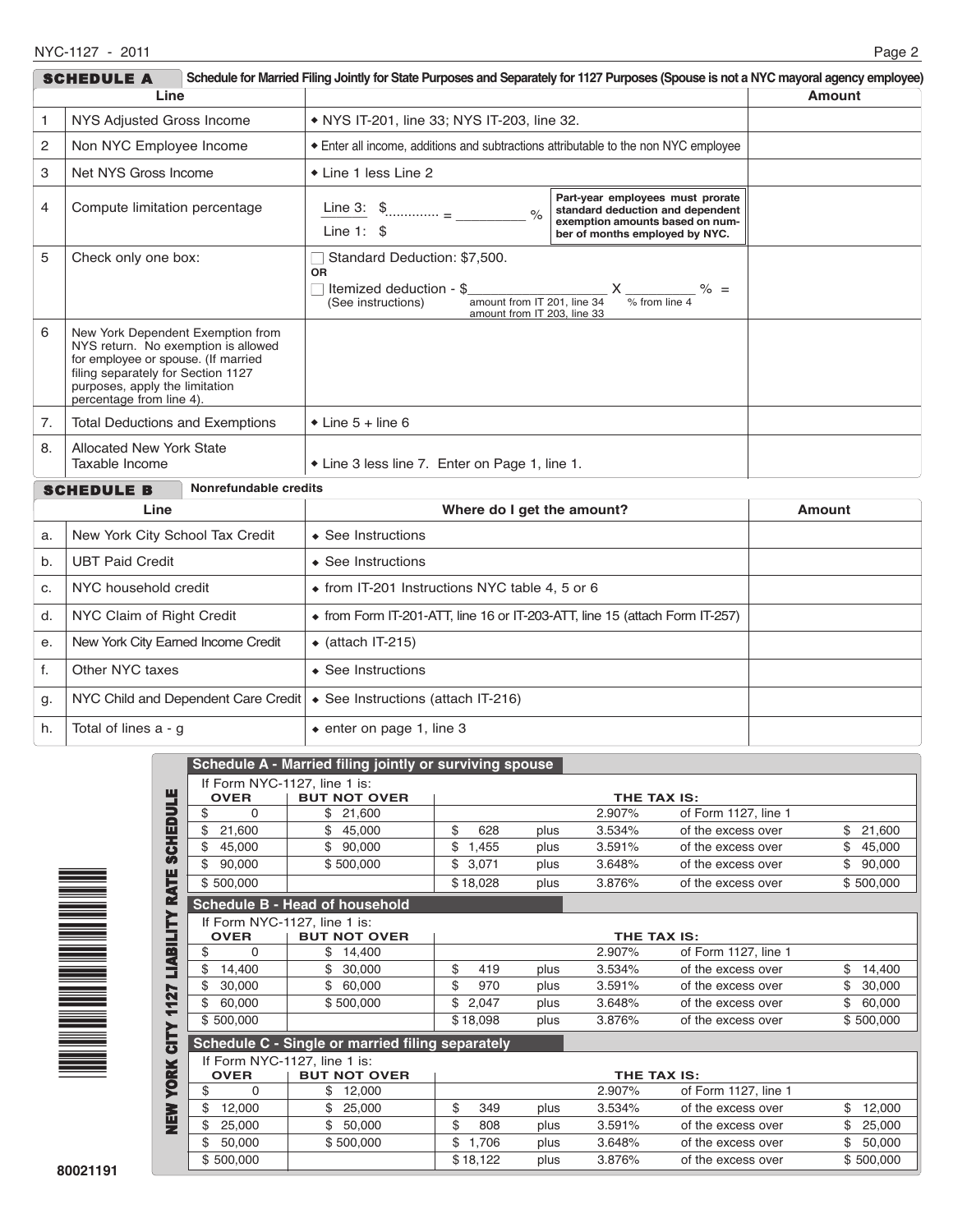# **Instructions for Form NYC-1127**

**Return for Nonresident Employees of the City of New York hired on or after January 4, <sup>1973</sup> 2011**

# **GENERAL INFORMATION**

# **WHO MUST FILE**

If you became an employee of the City of New York on or after January 4, 1973, and if, while so employed, you were a nonresident of the City during any part of 2011, you are subject to Section 1127 of the New York City Charter and must file Form NYC-1127.

If you are subject to that law, you are required to pay to the City an amount by which a City personal income tax on residents, computed and determined as if you were a resident of the City, exceeds the amount of any City tax liability computed and reported by you on the City portion of your 2011 New York State tax return.

**NOTE**: The payment required by Section 1127 of the New York City Charter is not a payment of any City tax, but is a payment made to the City as a condition of employment. If you are subject to the filing requirements of the City Resident Income Tax during any part of 2011, you must file tax returns with the New York State Department of Taxation and Finance in the manner and at the time provided in the instructions for the State tax forms, regardless of any obligation you may have under Section 1127 of the Charter.

#### **WHEN AND WHERE TO FILE**

Your completed Form NYC-1127 with attachments must be filed on or before May 15, 2012. Follow the instructions o page 1 of the form.

If you have been granted an extension of time to file either your federal income tax return or your New York State tax return, Form NYC-1127 must be filed within 15 days after such extended due date. In this case, you must submit to the Section 1127 Unit, no later than May 15, 2012, a copy of the letter or other document evidencing the granting of the extension.

If you file a State tax return or amended return and the information reported on your original Form NYC-1127 is changed or corrected as a result of the later filing of the State tax return or amended return, you must file an amended Form NYC-1127 with the New York City Department of Finance, Section 1127 Unit.

#### **CHANGE OF RESIDENCE**

If you were a resident of the City of New York during part of 2011 and a nonresident subject to the provisions of Section 1127 of the New York City Charter during all or part of the remainder of 2011, you must file a Form NYC-1127 for all of the year except any part when you were a nonresident not employed by the City.

## **PARTIAL-YEAR EMPLOYEES**

If you were a New York City employee for only part of 2011, you must report that portion of your federal items of income and deduction which is attributable to your period of employment by the City of New York.

## **MARRIED EMPLOYEES**

A married employee whose spouse is *not* a New York City resident or an employee of the City should refer to instructions on page 1 of the return.

If you and your spouse are both employees of the City of New York subject to Section 1127 of the New York City Charter

- and you and your spouse file separate New York State returns, you and your spouse must file separate Forms NYC-1127.
- and you and your spouse file a joint New York State return and were *both* subject to Section 1127 *for the same period of time,* you and your spouse must file a joint Form NYC-1127.

**Preparer Authorization:** If you want to allow the Department of Finance to discuss your return with the paid preparerwho signed it, youmust check the "yes" box in the signature area of the return. This authorization applies only to the individual whose signature appears in the "Preparer's Use Only" section of your return. It does not apply to the firm, if any, shown in that section. By checking the "Yes" box, you are authorizing the Department of Finance to call the preparer to answer any questions that may arise during the processing of your return. Also, you are authorizing the preparer to:

- Give the Department any information missing from your return,
- Call the Department for information about the processing of your return or the status of your refund or payment(s), and
- Respond to certain **notices that you have shared with the preparer** about math errors, offsets, and return preparation. The notices **will not** be sent to the preparer.

**You are not authorizing** the preparer to receive any refund check, bind you to anything (including any additional liability), or otherwise represent you before the Department. The authorization cannot be revoked, however, the authorization will automatically expire no later than the due date (without regard to any extensions) for filing next year's return. **Failure to check the box will be deemed a denial of authority.**

# **SPECIFIC INSTRUCTIONS**

In order to complete lines 1 through 6 of Form NYC-1127, it will be necessary for you to refer to the instructions for filing Form IT-201

(Resident Income Tax Form - State of New York) or Form IT-203 (Nonresident and Part--Year Resident Income Tax Form - State of New York). Booklets IT-201-I or IT-203-I, issued by the New York State Department of Taxation and Finance, can be obtained from any District Tax Office of the New York State Income Tax Bureau.

# **LINE 1 - NEW YORK STATE TAXABLE INCOME**

If you file NYS Form IT-201, enter the amount on line 37. If you file NYS Form IT-203, enter the amount on line 36. If the amount withheld pursuant to Section 1127 was included in itemized deductions when calculating your New York State Personal Income Tax liability, you must add back that amount to the amount from line 37 of NYS IT-201 or line 36 of NYS IT-203, as applicable, on this line.

**NOTE**: If you file a joint Federal tax return but elect to exclude a spouse's income, see the special computation Schedule A on the back of this form and use Filing Status C.

## **LINE 2 - LIABILITY AMOUNT**

Employees who are married and include spouse's income in Form NYC-1127, use Liability Schedule A on page 2 to compute the liability amount.

Married employeeswho choose not to include their spouse's income on Form NYC-1127, use Liability Schedule C to compute the liability amount.

# **LIABILITY FOR OTHER NYC TAXES**

Include on line 2 the sum of your 1127 liability and the total of your liability for other New York City taxes from New York State Form IT-201, line 51 or IT-203, line 52.

# **LINE 3 - NEW YORK CITY SCHOOL TAX CREDITS**

Add lines **a** through **g** on page 2, Schedule B, to report credits and payments that would have reduced your NewYork City resident income tax liability had you been a City resident. No amount reported on line 3 is refundable. Refunds of overpayments of tax and refundable credits available to New York State residents and partyear New York City residents must be claimed by filing forms IT-201 or IT-203.

# **LINE 4 - PAYMENTS**

Enter on line 4 the amount withheld by the City from your wages during 2011 for the amount due under Charter Section 1127 as shown on your City Wage and Withholding Tax Statements for 2011. (Attach a copy of Form NYC-1127.2.)